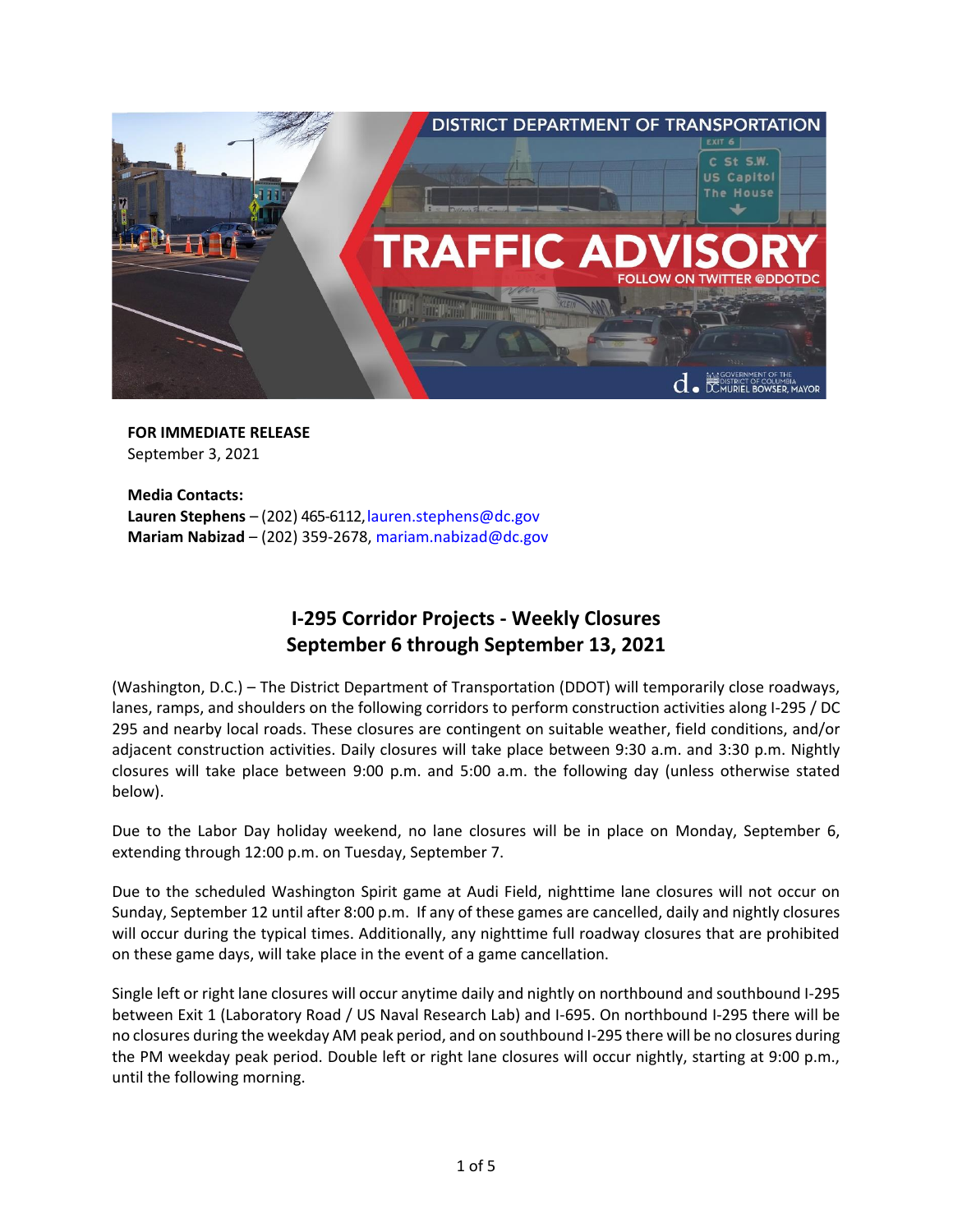Single left or right lane closures will occur daily and nightly in both directions on South Capitol Street SE/SW between Firth Sterling Avenue SE and N Street SE and on Suitland Parkway SE between the Martin Luther King, Jr. Avenue SE overpass and South Capitol Street SE. These single lane closures along these roadways will take place during off-peak hours. Double left or right lane closures will only occur nightly, starting at 9:00 p.m., until the following morning. No other closures on South Capitol Street SE/SW or Suitland Parkway SE will take place on weekdays between 6:00 a.m. and 9:30 a.m. and between 3:30 p.m. and 9:00 p.m.

Daily and nightly single lane closures will also occur anytime during off-peak hours on Firth Sterling Avenue SE, and Howard Road SE. Daily and nightly single lane closures will also occur anytime on Potomac Avenue SE/SW, Half Street SW, Barry Road SE, St. Elizabeths Avenue SE, and Malcolm X Avenue SE.

The following full ramp closures will also occur during off-peak hours:

- Exit 4 from I-295 Northbound (South Capitol Street / Suitland Parkway)
- Exit 4 from I-295 Southbound (South Capitol Street / Suitland Parkway)
- I-295 Northbound On-ramp from northbound Firth Sterling Avenue SE
- Ramp from South Capitol Street / MLK Jr. Avenue to I-295 Northbound (continuously)

Eastbound Suitland Parkway SE between South Capitol Street SE and I-295 will be temporarily closed starting at 8:00 p.m. on Friday night, September 10, 2021. This closure will extend until the following morning at 8:00 a.m. A marked detour will be in place during this closure, as shown in the graphic below.

#### **Eastbound Suitland Parkway Closure and & Detour**

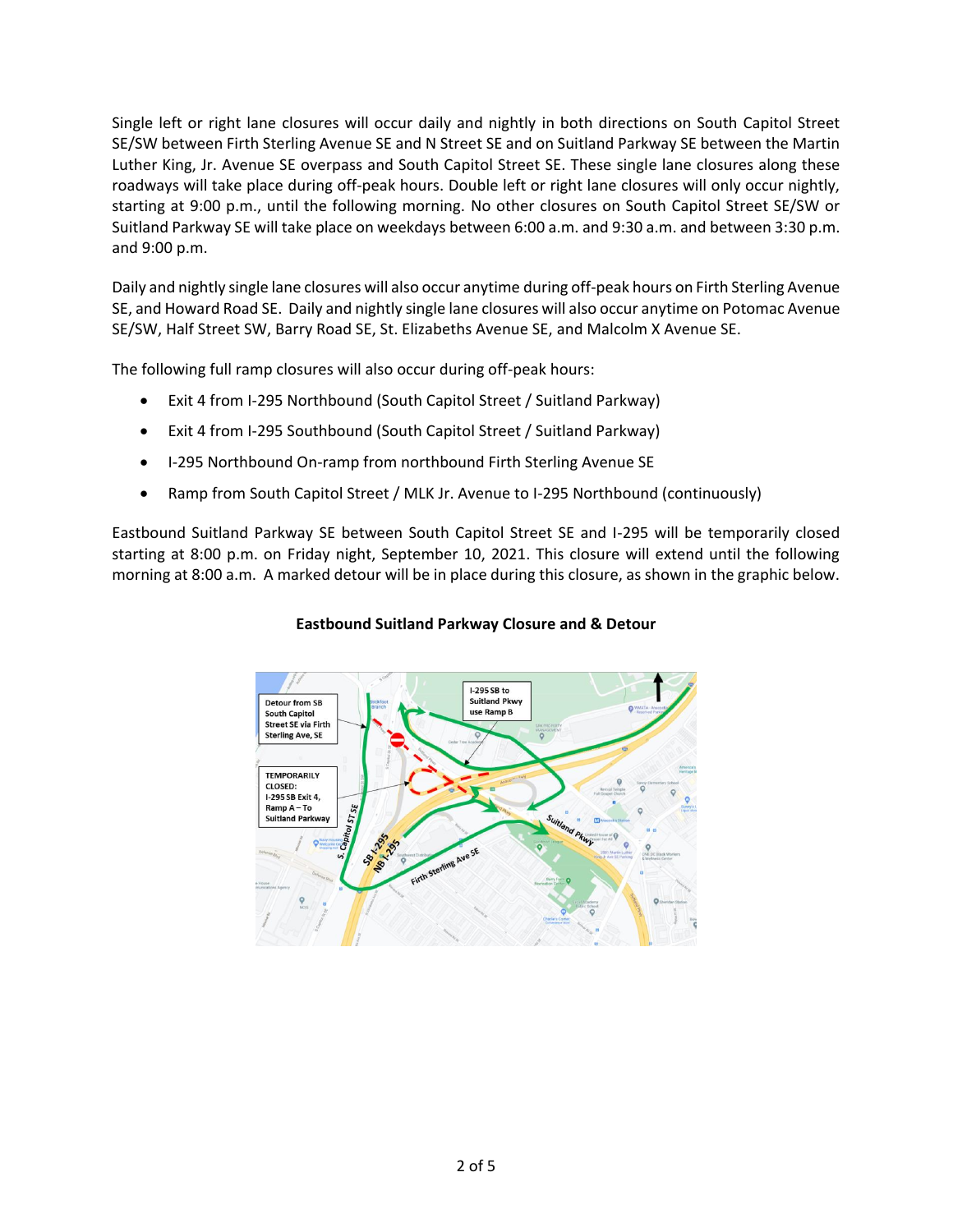Northbound South Capitol Street SE between Firth Sterling Avenue SE and Suitland Parkway SE will be temporarily closed starting Friday night, September 10 at 6:00 p.m. This closure will extend until the following morning at 8:00 a.m. A marked detour will be in place during this closure, as shown in the graphic below.



# **Northbound South Capitol St. SE Closure and & Detour**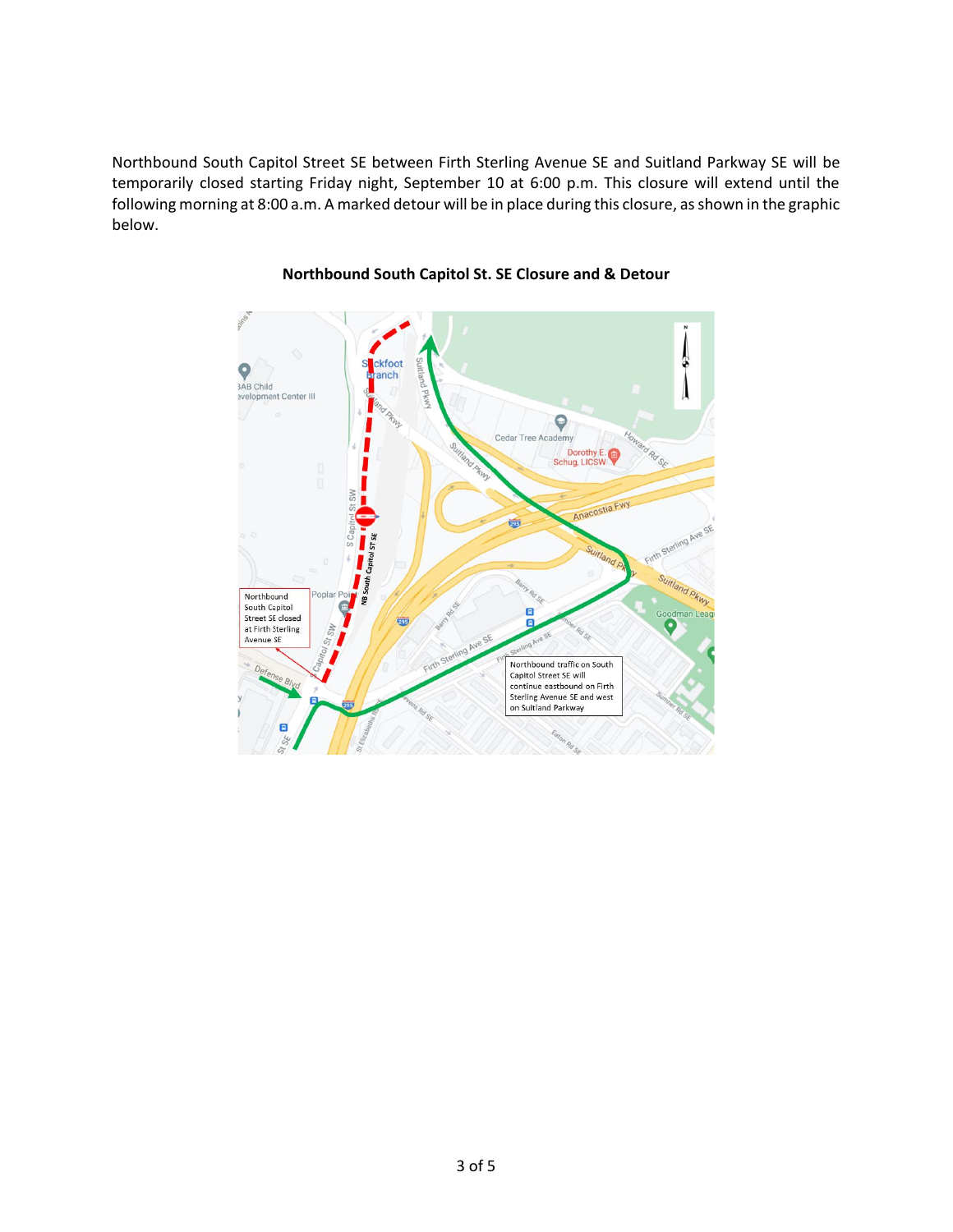Potomac Avenue SE will be closed in both directions at the intersection with South Capitol Street SE, and eastbound Potomac Avenue SW will be closed between Half Street SW and South Capitol Street SE/SW starting Friday night, September 10 at 7:00 p.m. These closures will be in place until 8:00 a.m. Sunday morning, September 12. Marked detours will be in place during these closures.



#### **Potomac Avenue (SE and SW) Closure and & Detour**

These closures are required for construction activities associated with the following DDOT projects:

## **South Capitol Street Corridor Project - Frederick Douglass Memorial Bridge**

The South Capitol Street Corridor Project calls for replacing the Frederick Douglass Memorial Bridge and transforming related sections of the urban freeway into a beautiful scenic boulevard that increases pedestrian and vehicular safety, improves multimodal transportation options, increases community accessibility, and supports economic development on both sides of the Anacostia River.

## **I-295 / Malcolm X Avenue SE Interchange Improvement Project**

The multiple phases of this project include the reconstruction of the I-295 interchange with Malcolm X Avenue SE, including modified ramps and a new access roadway to the St. Elizabeths West Campus. The planned improvements will be made between Firth Sterling Avenue SE, on the north, and the South Capitol Street/Martin Luther King, Jr. Avenue SE intersection to the south. The project will provide transportation improvements to serve the proposed Department of Homeland Security headquarters consolidation on the St. Elizabeths West Campus.

Traffic controls will be in place to guide all users of the roadway through the work zones safely. Motorists